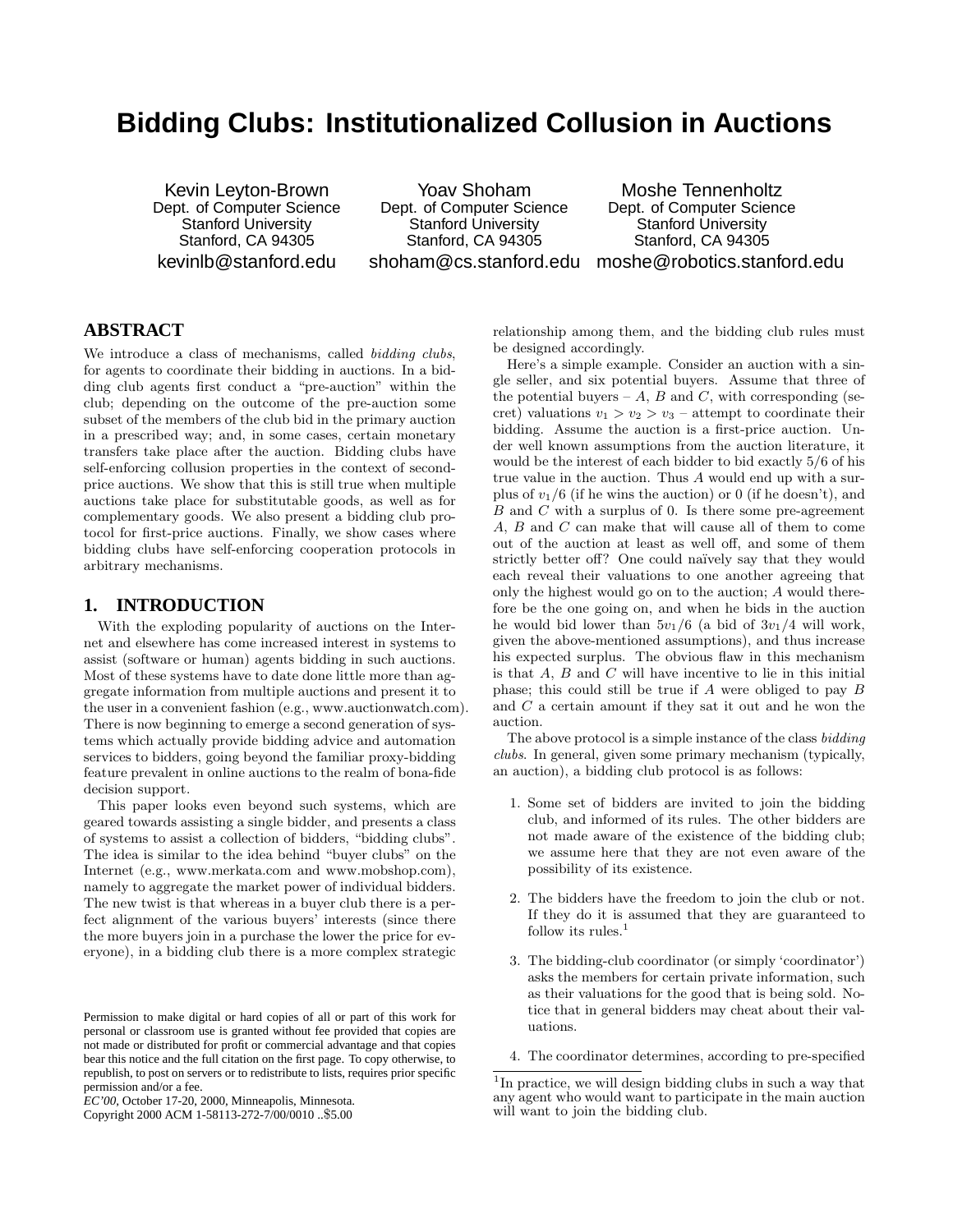rules, how the members should behave in the primary mechanism based on the information they all supply.

- 5. The coordinator may also determine (and enforce) additional monetary transfers of the club members, based on the results of the main mechanism.
- 6. The coordinator acts only as a representative of bidders.

It may seem natural to ask why a coordinator should be willing and/or able to function as a trusted third party, without attention having been paid to its own incentives. We believe that it is best not to see the coordinator as a party (with interests of its own) at all; rather, we conceive of a coordinator as a software agent which is able to act only according to its (commonly-known) programming. It is therefore possible for the coordinator to act reliably and for agents to be confident that the coordinator will act reliably—even in cases where the coordinator stands to gain nothing through its efforts. We do assume that coordinators should not cost money to operate—all of our coordinators are budget-balanced except for one that (unavoidably!) makes money. Finally, we have often been asked about the legal issues surrounding the use of bidding clubs. While this is an interesting and pertinent question, it exceeds both our expertise and the scope of this paper.

It turns out that, while the simple mechanism outlined earlier fails, a more sophisticated one will ensure that B and C do not participate in the primary auction, and that A is therefore assured higher expected payoff in the auction. More generally, the contributions of this paper are as follows:

- 1. We present a protocol for self-enforcing cooperation in second-price auctions for substitute goods.
- 2. We present a protocol for self-enforcing cooperation in second-price auctions for complementary goods.
- 3. We present a protocol for self-enforcing collusion in first-price (as well as Dutch) auctions, in which only some of the agents coordinate their activities, and which does not make any use of monetary transfers.
- 4. We present a protocol for self-enforcing cooperation in general auctions and economic mechanisms, when the agents' types (e.g. valuations for goods) are taken from a finite set.

# **2. TECHNICAL BACKGROUND**

The strategic interaction among self-interested agents is a primary topic of study in microeconomics [4] and game theory [1]. In particular, the design of protocols for strategic interactions is the subject of the field termed mechanism design [1]. The role of a mechanism (in particular, auction) designer is to define a game whose equilibrium strategies are desirable in some respect or another. Thus, the design of a bidding club consists of taking a given mechanism – the primary auction – and turning it into a more elaborate one, namely one with an added first stage in which a subset of the players play in some newly-designed game (as well as some additional rules regarding behavior in the primary auction and possible side payments after the auction).

Research on strategic aspects of multi-agent activity in Artificial Intelligence has grown rapidly in the recent years.

This work has concentrated on the design of protocols for agents' interaction [7, 3, 9], and shares much in common with work on mechanism design in economics. Many principles and ideas grew up from the mechanism design literature, and have been adapted to the AI context.

Although the study of deals among agents has received much attention in the AI literature (see e.g. [7]), and although the study and design of contracts is central to information economics [4] (and received much attention in the recent AI literature [8]), the literature on cooperation under incomplete information in auctions and trades is quite limited. In particular, the literature on collusion in auctions is somewhat spotty. It is still too broad to give a complete overview of it, and the bulk of it is informal. In the formal literature on the topic, the results are quite specific, and certainly do not apply in settings of parallel auctions (with either substitutability or complementarity among goods), first-price auctions without side-payments, and general mechanisms, which are the focus of our technical results. The closest result from the literature of which we are aware is by Graham and Marshall [2], who present a protocol for self-enforcing collusion by a subset of the participants of a (single-good) second-price auction. We discuss this result below. Additional related study of collusion in auctions can be found in [5].

### **3. AUCTION PRELIMINARIES**

We now present some preliminaries of auction theory, as well as a description of the classical auction model discussed in the paper and our parallel auction model.

### **3.1 Single auctions**

An auction procedure for selling a single good to one of n potential participants,  $N = \{1, 2, \ldots, n\}$  is characterized by 4 parameters,  $M, g, c, d$ : M is the set of possible messages a participant may submit;  $g = (g_1, g_2, \ldots, g_n), g_i$ :  $M^n \to [0, 1]$ , is an allocation function, where  $g_i$  determines the probability the winner of the auction will be agent  $i$ ;  $c: M^n \rightarrow R$  determines the payment by the winner of the auction;  $d$  is a participation fee. It is assumed that agents may decide not to participate in an auction.

In order to analyze auctions we have to discuss the information available to the participants. We assume the independent private values model, with no externalities. Each agent i is assumed to have a valuation  $v_i$  selected from the interval of real numbers [0, 1] or from a finite domain, which captures its maximal willingness to pay for the good. We further assume that this valuation is selected from the uniform distribution on the interval [0, 1] or on a finite domain. For ease of presentation we will assume the continuous case, excluding the section on general mechanisms, where the assumption that the set of possible valuations is finite is required for our result. If agent i obtains the good and is asked to pay p, as well as a participation fee d, then its utility,  $u_i$ , is given by  $v_i - p - d$ ; otherwise, if it is not assigned any good then its utility is  $-d$ ; if the agent does not participate in the auction then its utility is 0.

The above defines a Bayesian game, where a strategy for an agent is a decision about the message to be sent given its valuation, and the payoffs are determined as above. The solution of this game is given by computing a (Bayesian Nash) equilibrium of it: a joint strategy of the agents such that it is irrational for each agent to deviate from its strategy, given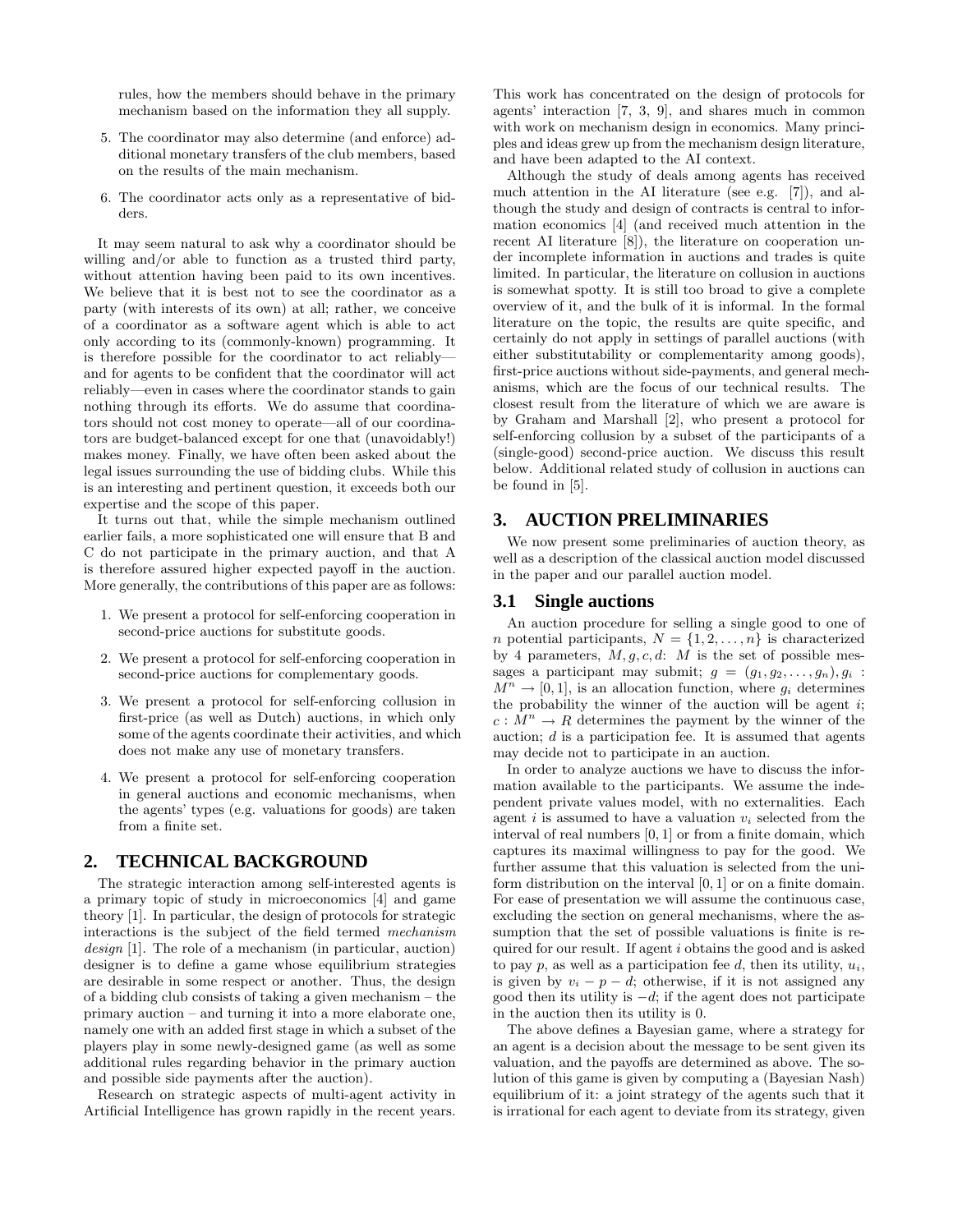that all of the other agents stick to their strategy. Given an equilibrium strategy  $b = (b_1, b_2, \ldots, b_n)$ , one can compute  $L<sub>i</sub>(b)$ , the expected utility of agent i in equilibrium of the corresponding game. In a case where there is more than one equilibrium  $L<sub>i</sub>(b)$  is taken as the lowest expected utility over all the equilibria. Further discussion of equilibrium uniqueness is omitted from this paper.

One of the best-known auction mechanisms is the secondprice auction. In such an auction, each participant submits a bid in a sealed envelope. The agent with the highest bid wins the good and pays the amount of the second-highest bid, and all other participants pay nothing. In a case of a tie, the winner of the auction is selected randomly, with uniform probability. If there is no participation fee then participation in second-price auctions is always rational. Truth revealing, i.e.  $b_i(v_i) = v_i$ , is an equilibrium of the second-price auction (in fact, it is an equilibrium in dominant strategies). Another popular auction is the first-price auction. These auctions are conducted similarly to second-price auctions, except that the winner pays the amount of his own bid. The equilibrium analysis of first-price auctions is quite standard. For example, if valuations are selected according to the uniform distribution on  $[0, 1]$  and there is no participation fee, then the strategy of agent *i* in equilibrium is  $b_i(v_i) = \frac{n-1}{n}v_i$ .

### **3.2 Parallel auctions**

More generally, several auctions may be conducted in parallel. We first consider the case of two parallel auctions of similar goods. A parallel auction is given in this case by a pair  $A = (A_1, A_2)$ , where  $A_i = \langle N, g, c, d \rangle$ ,  $(i = 1, 2)$  as before.

One such problem is a parallel auction for substitute goods, in which the set of possible buyers  $N$  is shared among  $A_1$  and  $A_2$ , and each agent's valuation for the pair of goods  $\{g_1, g_2\}$ equals its valuation for  $g_1$  which equals its valuation for  $g_2$ . Agent  $i's$  strategy consists of two parts:

- 1. It selects at most one of the auctions, in which it will participate.
- 2. It submits a bid in the selected auction.

Parallel auctions for substitute goods define a Bayesian game in a natural way. For example, if the auctions are second-price auctions, then an appropriate equilibrium of the corresponding parallel auction is as follows: each agent randomly selects one of the auctions, and sends his actual valuation as his bid there.

Another type of parallel auction is the parallel auction for complementary goods. Here we have two similar auctions, e.g. second-price auctions, for two different goods  $g_1$  and g<sub>2</sub>. The set of agents  $N = N_1 \cup N_2 \cup N_p$  consists of three parts:

- $N_1$  are agents that are interested only in  $q_1$
- $N_2$  are agents that are interested only in  $q_2$
- $N_p$  are agents that have valuation 0 for  $g_1$  and for  $g_2$ , but their valuation for the pair  ${g_1, g_2}$  is uniformly distributed on the interval [0, 2].

For ease of exposition we will assume that we can distinguish whether an agent is from group  $N_1, N_2$ , or  $N_p$ , and that the agents in  $N_p$  have extremely high negative utility

for losses. This second assumption means that an agent will never submit bids in both auctions; notice that we assumed that an agent who is interested in obtaining a pair of goods has a valuation of 0 for getting only one of them, and therefore by bidding in two auctions the agent may end up getting and paying for only one good. Hence, we will assume that the strategies available to the agents are as in the case of substitute goods.

We will rely on the notion of surplus in our evaluation of coordinators for parallel auctions. The surplus of an allocation is defined as the sum of agents' valuations for that allocation. For example, in a parallel auction for substitute goods the surplus of an allocation that assigns good  $g_1$  in auction 1 to agent  $i$ , and assigns good  $g_2$  in auction 2 to agent j, is  $v_1(g_1) + v_2(g_2)$  (i.e., the sum of these agents' valuations for the goods they are assigned).

# **4. COORDINATORS AND BIDDING CLUBS**

Let  $G \subset N$ , where  $1 \lt |G| \lt n$ . W.l.o.g let the elements of G be  $\{1, 2, \ldots, |G|\}$ . Given an auction A, denote by  $\Phi_i(A)(1 \leq i \leq n)$  the set of strategies available to agent  $i \in N.$ 

Given a set of *coordinator messages*,  $M_c$ , which we take w.l.o.g to be  $R_+$ , a *(bidding club) coordinator* is a pair of functions  $C(A, G) = (T_1(A, G), T_2(A, G))$ , where  $T_1(A, G)$ :  $M_c^{|G|} \to \Phi_i(A)^{|G|}$  and  $T_2(A, G) = (t_1^c, t_2^c, \dots, t_{|G|}^c), t_i^c : M_c^{|G|} \times$  $M^n \to R$ . Namely, a coordinator is a mechanism that asks the agents in G for some information and decides on the way they will behave in  $A$ ; this is determined by the function  $T_1(A, G)$ . In addition, following the decision made by  $T_1(A, G)$ , and given the messages sent in the main auction A by members of  $N \setminus G$ , an additional payment  $t_i^c$  may be imposed on agent i. The payment can be negative, positive, or zero.  $M_c$  contains the null message  $e$  that tells the coordinator that the corresponding agent is not willing to participate in the coordination activity. This agent will be free to participate in the auction by itself, and will not be asked to make any payments to the coordinator. A key assumption is that participants in  $N \setminus G$  are unaware of even the possibility of the existence of a coordinator, and that they act according to an equilibrium of A. We denote the game obtained by concatenating  $C(A, G)$  and A, by  $\overline{C}(A, G)$ . For every agent i, let  $L_i(A)$  be the agent's expected utility in an equilibrium of A, and let  $L_i(\overline{C}(A, G))$  be the agent's expected utility in an equilibrium of  $\overline{C}(A, G)$ .

DEFINITION 1. Given an auction A, and a  $G \subset N$  as before, we will say that a participation-preserving coordinator for G in A exists, if there exists  $C(A, G)$ , such that every agent  $i \in G$  that would have had participated in A will also participate in  $C(A, G)$  (in equilibrium of  $\overline{C}(A, G)$ ).

DEFINITION 2. We say that a utility-improving coordinator exists if there exists a participation-preserving coordinator, and  $L_i(\overline{C}(A, G)) > L_i(A)$  (i.e. participation in the bidding club is beneficial).

The existence of a utility-improving coordinator for an auction setup implies a self-enforcing cooperative strategy for a group of agents.

DEFINITION 3. We say that a surplus-improving coordinator for G in A exists if there exists a  $C(A, G)$  that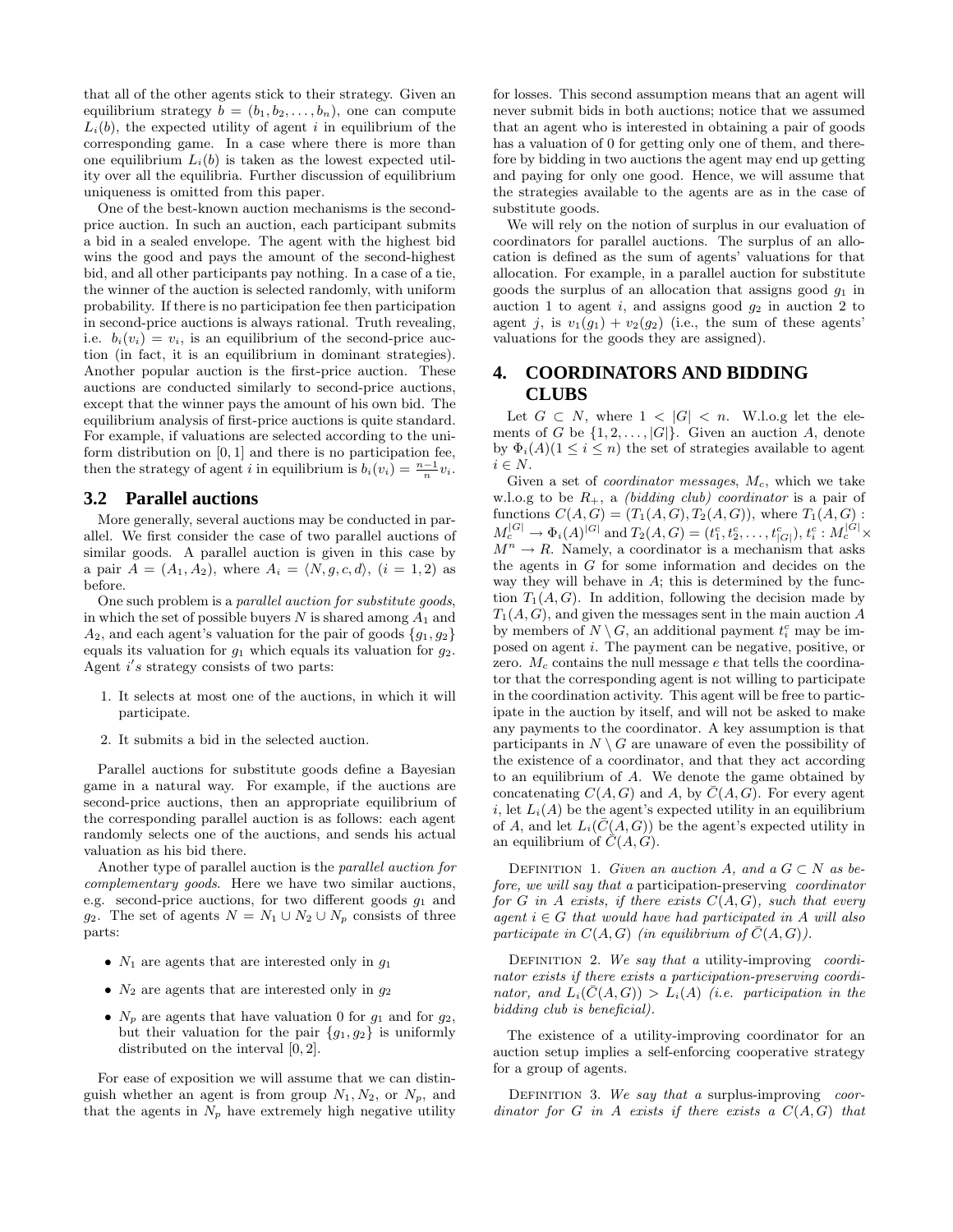is participation-preserving , and the expected surplus of the members of G in  $\overline{C}(A, G)$  is greater than their expected surplus in A.

When dealing with parallel auctions in sections 5.2 and 5.3, we will be interested in surplus-improving coordinators. Besides the observation that neither concept implies the other, the discussion of the connection between utilityimproving and surplus-improving coordinators is left to the full paper.

# **5. COORDINATION IN SECOND-PRICE AUCTIONS**

### **5.1 Second-price auctions for a single good**

The case of collusion in second-price auctions is discussed in [2]. The following theorem may be deduced from this work; we present the result here for the sake of completeness. Consider a second-price auction. In the case of a secondprice auction a group of buyers may wish to avoid paying a participation fee, or alternatively bidders who will certainly lose may want to receive advance notice. As it turns out, such behavior can be obtained:

Theorem 1. There exists a utility-improving coordinator for second-price auctions.

#### Sketch of proof:

In the case of a second-price auction, no assumptions on the distribution of the agents' valuations need to be made. We will assume that there is a participation fee  $d > 0$ , and show a coordination protocol that enables the members of the group G who do not have the highest valuation to avoid paying d. We use the following protocol:

- 1. The agents in G are asked to submit their valuations to the coordinator.
- 2. Let  $v_1$  and  $v_2$  denote the highest and second highest valuations, announced by agents 1 and 2, respectively.<sup>2</sup>
- 3. Only agent 1 is represented in the main auction, and his bid there will be  $v_1$ .
- 4. If agent 1 wins the main auction, and is asked to pay z, and  $z < v_2$ , then agent 1 will pay  $v_2 - z$  to the coordinator.

We show that if the agents participate in the pre-auction and reveal their true valuations there, then this cooperation will be beneficial to them. The agent with the highest valuation cannot lose, because his behavior and expected gain will be as in the case where there was no coordinator. The other agents will gain due to the fact they won't need to pay the participation fee.

Consider now the agent  $i \in G$  with the highest valuation, and assume that the other agents in G are truthrevealing agents. Given that truth-revealing is an equilibrium of second-price auctions, agents in  $N \setminus G$  are taken to be truth-revealing as well. Given that if the agent  $i$  wins

the main auction, then he pays exactly the highest valuation in  $N - \{i\}$  (because he will pay the maximum of the auction's second-highest bid and  $v_2$ ). Standard second-price auction analysis yields that it is irrational for  $i$  to deviate from truth-revealing to the announcement of a higher valuation. If agent i was willing to participate in the main auction then clearly he does not wish to lose the pre-auction and therefore announcing a lower valuation than his actual one is irrational too. Clearly, every agent  $j \neq i, j \in G$  does not have any incentive to cheat if the others are truth-revealing. He can only lose if by cheating he will be chosen to participate in the main auction.

It is easy to see that our result holds for Japanese auctions as well. In a Japanese auction an auctioneer starts with a low asking price, and continuously increments this price as long as are still multiple agents willing to pay the current price. Once only a single agent remains, he will get the good for the current asking price. The fact our result holds also for Japanese auctions is immediately implied by the fact that in both Japanese auctions and second-price auctions the good is sold to the agent with the highest valuation, at a price that equals the second-highest valuation.

### **5.2 Parallel auctions with substitute goods**

In this section we deal with parallel auctions of substitute goods. Here the idea of the coordinator is to ensure that the two agents with the highest valuations in the group G will compete for different goods rather than among themselves. This will enable to improve upon the surplus of the members of G. We can show:

THEOREM 2. There exists a surplus-improving coordinator for parallel second-price auctions of substitute goods.

### Sketch of proof:

- 1. The agents in  $G$  are asked to submit their valuations to the coordinator.
- 2. Let  $v_1, v_2$ , and  $v_3$  denote the highest, the second highest, and the third highest valuations which have been announced, respectively.<sup>3</sup>
- 3. Only the agents with the highest and second highest valuations will participate in the main auction. The agents will be randomly assigned to different auctions.
- 4. If an agent gets the object in auction  $A_i$  for the price  $y < v_3$ , then he will pay  $v_3 - y$  to the coordinator.

It is clear that if all agents obey the coordinator's protocol, and send their actual valuations to the coordinator, then the agents will improve upon their surplus. In equilibrium agents will want to participate; for example, consider agents 1 and 2, having the two highest bids submitted to the coordinator. As a result of the coordination the first agent will have a lower expected payment, since he will always pay some amount less than  $v_2$ , while the second agent will have a greater chance of winning, since he will never be outbid by agent 1.

We now show that truth-revealing is an equilibrium. Consider an agent  $i_1$ , with the highest valuation in  $G$ ,  $v_1$ , and

<sup>2</sup>Note that, unlike in some of the coordination protocols that follow, the coordinator behaves the same regardless of whether some bidders decline to participate in the coordination.

<sup>3</sup>Once again, note that the coordinator behaves the same regardless of whether some bidders decline to participate.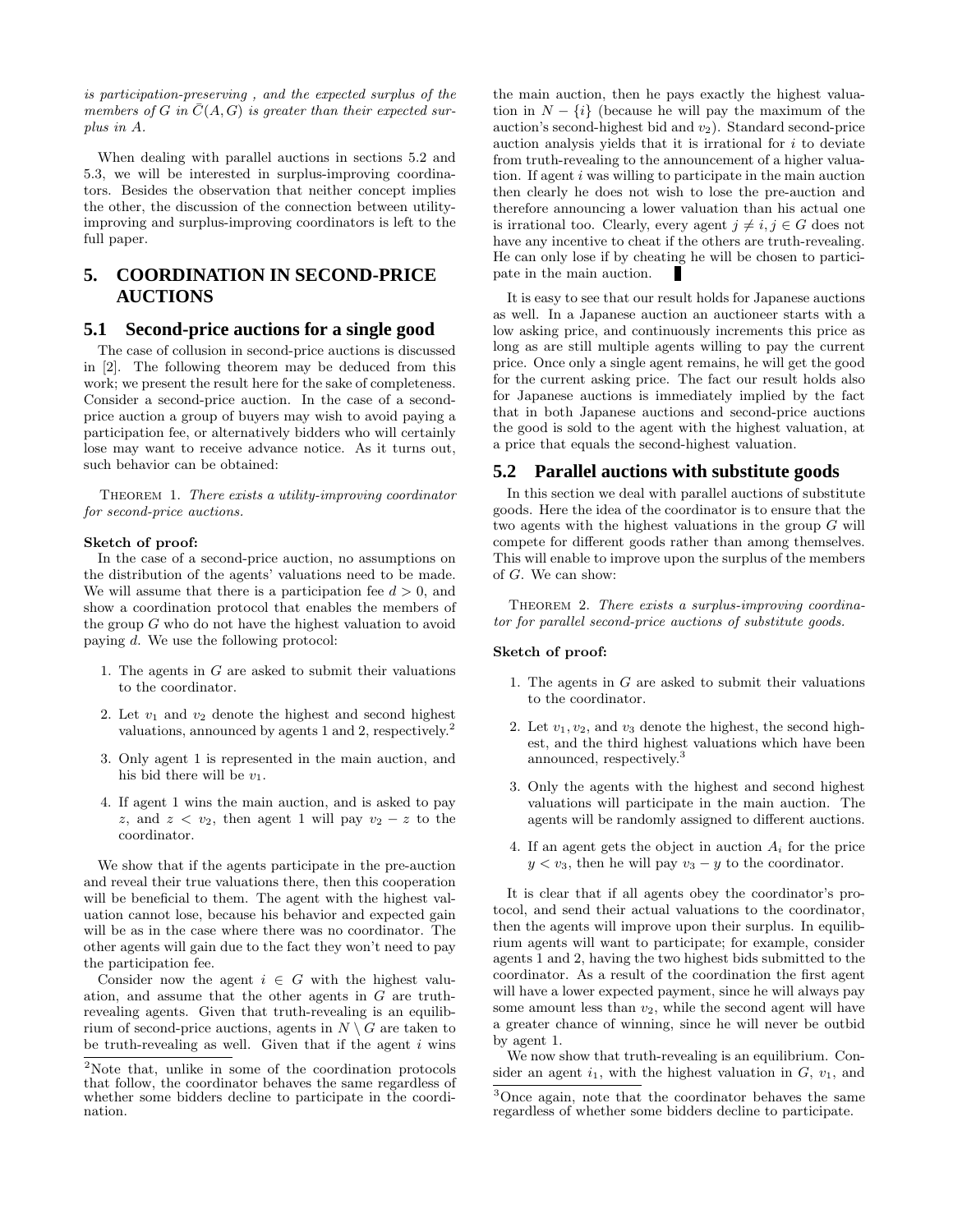assume that the rest of the agents are truth-revealing. If agent 1 reports a valuation higher than  $v_1$ , and obtains as a result of this a good he could not obtain otherwise, then it must be the case that his payment is higher than his valuation, which makes that deviation irrational. It is clear that reporting on a valuation lower than  $v_1$  does not help agent 1.

Consider an agent  $i_2$ , with the second-highest valuation in  $G, v_2$ , and assume the other agents are truth-revealing. If the agent reports a higher valuation than  $v_1$  then he will be the highest-ranking bidder in the pre-auction rather than the second highest-ranking, but this will not benefit him as the top two bidders are assigned to auctions randomly. The rest of the analysis is the same as for  $i_1$ .

Consider an agent i3, with the third-highest valuation in  $G, v_3$ , and assume the other agents are truth-revealing. If the agent reports a valuation that causes it to gain the preauction, then its payment will be at least  $v_2 > v_3$ , which makes such deviation irrational. Similar analysis will hold for agents with lower valuations. п

# **5.3 Parallel auctions with complementary goods**

In this section we deal with parallel auctions for complementary goods. Our aim is to allow the participants in  $G$  to obtain a higher surplus than what they could obtain without the coordinator. We assume that in  $G$  we have at least two representatives of  $N_1, N_2$  and  $N_p$ . We can show:

THEOREM 3. There exists a surplus-improving coordinator for parallel second-price auctions of complementary goods.

### Sketch of proof:

Let  $0 < k < 1$  be a commonly-known constant. We will use the following coordinator<sup>4</sup>:

- 1. The coordinator asks the agents that are interested in the single goods for their valuations
- 2. The coordinator selects two agents,  $s_1$  and  $s_2$ , who reported the highest valuations for goods  $g_1$  and  $g_2$ ,  $v_1$  and  $v_2$  respectively.
- 3. If any agent from  $N_1 \bigcup N_2$  declined to participate, the coordinator submits bids in the appropriate auctions for all agents in  $N_1 \bigcup N_2$  who did elect to participate, with a price offer equal to the agents' stated valuations, and the protocol is complete. Otherwise, if all agents elected to participate, we proceed to step 4.
- 4. The coordinator announces  $v_1$  and  $v_2$  to all of the participants in G.
- 5. The coordinator asks the agents that are interested in the pair of goods for their valuations.
- 6. The coordinator randomly selects an agent,  $s_p$ , who reported a valuation  $v_p$  for the pair of goods, such that  $v_1 + v_2 + 2k < v_p$  (if such an agent exists).
- 7. The coordinator bids  $v_1$  in  $A_1$ , and  $v_2$  in  $A_2$ .
- 8. If the coordinator wins both auctions, and an agent  $s_p$ exists, then  $s_p$  will get the pair of goods and pay  $v_{sec_1}$  +  $v_{sec_2}$  to the coordinator, where  $v_{sec_i}$  is the secondhighest bid in  $A_i$ . Agent  $s_p$  will also pay agent  $i$  ( $i =$ 1, 2)  $k + max(0, v_i - v_{sec_i}).$
- 9. If the coordinator only wins auction  $i$ , or if the coordinator wins both auctions but there does not exist an agent  $s_p$ , then agent  $s_i$  gets the good and pays  $v_{sec_i}$ to the coordinator.

Consider an equilibrium of the corresponding  $\overline{C}(A, G)$ , and an agent  $s'_i \in N_i \cap G$   $(i = 1, 2)$ . It is clear that in equilibrium  $s_i'$  will participate in  $C(A, G)$  and that the submission of a valuation which is at least as high as  $s_i$ 's valuation by  $s_i$ ' dominates the submission of a lower valuation. This is due to the fact that by submitting a valuation that is lower than his actual valuation an agent can only lose, given that this is a second-price auction. The agent cannot lose by participating in the pre-auction, since it is guaranteed to get at least the difference between its stated valuation and the secondhighest bid, if its stated valuation is the highest. Moreover, if agent  $s_p$  wins the good then  $s_i'$  may also get a payment of  $k > 0$ . For this reason, and also because  $v_{sec_i}$  may be less than the highest rejected bid from  $N_i \bigcap G$ , truth revelation will not be in the best interest of agent  $s_i'$ . Instead, he will submit a bid that exceeds his true valuation.

Given the above, an agent  $s_p$ , who has interest in the pair of goods will be willing to participate in the coordinator's protocol if  $v_1 + v_2 + 2k < v_p$ . Note that all agents are aware of  $k$  before placing their bids. It is easy to check that it is irrational for  $s_p$  to send a message that could win the pre-auction if its valuation is smaller than  $v_1 + v_2 +$ 2k, and likewise it is irrational for  $s_p$  to falsely submit a valuation smaller than  $v_1 + v_2 + 2k$ . Otherwise the amount submitted by  $s_p$  is irrelevant, as the coordinator chooses randomly between eligible agents in  $N_{p}$ . Thus, expected surplus is increased by this protocol.

# **6. COORDINATION IN FIRST-PRICE AUCTIONS**

THEOREM 4. There exists a utility-improving coordinator for first-price auctions.

#### Sketch of proof:

Recall that we assume that the agents' valuations are drawn uniformly from the interval [0, 1]. Our protocol can be easily modified to deal with other distributions on the agents' types. Let  $m$  be the number of agents who will participate in the main auction, who are not members of the bidding club (and who are thus assumed not to be aware even of the possibility of its existence). We use the following protocol:

- 1. Invite the agents in  $G$  to submit their valuations to the coordinator.
- 2. If any agent declines to participate, submit bids for all agents that did elect to participate, with a price offer of  $\frac{n-1}{n}v_i$ , and the protocol is complete. Otherwise, if all agents elected to participate, we proceed to step 3.

<sup>4</sup>This requires a quite straightforward modification to the definition of coordinators, which we skip. Namely, a coordinator can run a multi-stage game instead of the function  $T_1(A, G)$ .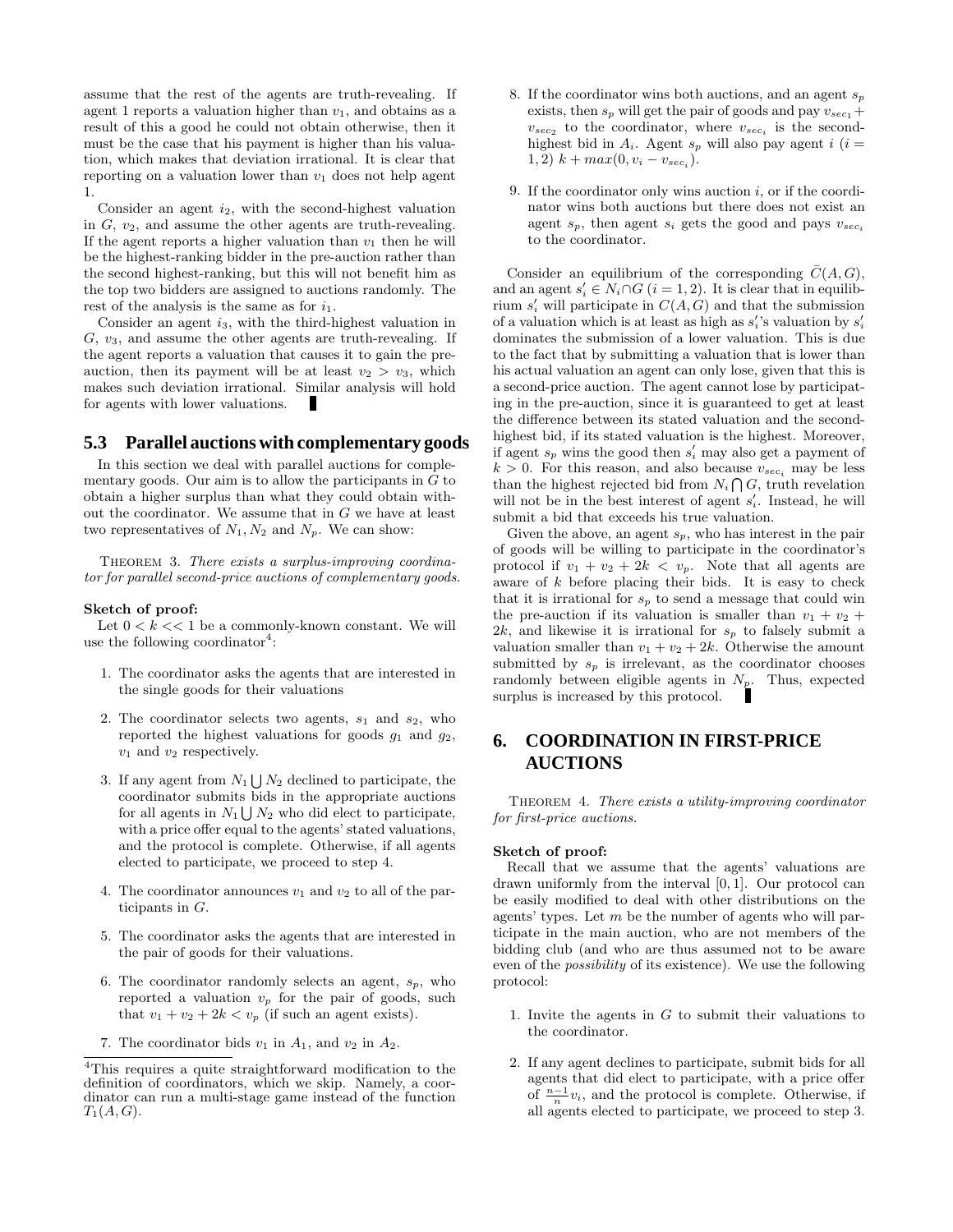- 3. Let the two agents with the highest reported valuations be agents 1 and 2, with reported valuations  $v_1$  and  $v_2$ respectively.
- 4. If  $\frac{v_1^n}{n} < v_2^m \cdot (v_1 v_2)$ , submit a bid only for agent 1, with a price offer of  $v_2$ .
- 5. Otherwise, submit bids for all agents  $i \in G$ , with price offer  $\frac{n-1}{n}v_i$ .

First, we show that if the agents reveal their true valuations then beneficial cooperation ensues. It is clear that the only agent who can gain is the agent with the highest valuation,  $v_1$ , while the other agents do not lose. Note that  $\frac{v_1^n}{n}$  $\frac{1}{n}$  is the expected utility of agent 1 at the equilibrium in the original mechanism, while  $v_2^m \cdot (v_1 - v_2)$  is his expected utility if he submits a bid of  $v_2$  in a modified mechanism with  $m + 1$  participants.  $v_1$  benefits because the protocol is tailored specifically to him: the coordinator offers agent 1 the choice of participating in the original mechanism at its equilibrium, or of eliminating some bidders from the auction and bidding  $v_2$ . In every situation, the coordinator selects the alternative that agent 1 would prefer, given his stated valuation. (Note that there exists a set with non-zero measure of values of  $v_1$  and  $v_2$  satisfying the condition in step 3 of the protocol; the demonstration of this fact is left to the full version of the paper.) At the same time, no bidder suffers from being eliminated: each eliminated bidder is assured that a bid will be placed in the main auction exceeding his valuation.

Now we show that the protocol leads the agents to reveal their true valuations. As a result, participation will be rational for all agents. To show that truth-revelation is an equilibrium, assume that all but one of the agents submit their true valuations. Notice that since only agent 1 can profit from the bidding club, the only reason that any agent other than agent 1 would lie is to become the agent with the highest valuation. However, this agent would then either be represented in the original mechanism above the equilibrium, or be made to bid  $v_1$ , more than his valuation. Agent 1 has no reason to lie because the mechanism is tailored exactly to him, as described above.

Note that, paradoxically, the bidding club can also benefit bidders who don't even know of its existence! This is due to the fact that in equilibrium of first-price auctions, bids are decreasing as a function of the number of participants, and we assume that all agents are made aware of the number of bidders participating in the main auction.<sup>5</sup> Bidders who are unaware of the bidding club will thus submit lower bids if the bidding club eliminates bidders than if it does not. We do not analyze the case where bidders who are unaware of the bidding club are aware of the total number of bidders including those eliminated by the coordinator, since this knowledge would lead them to knowledge of the bidding club's existence (when they observed that a smaller number of bids were actually entered in the auction), violating a key assumption of our model.

It is easy to see that our result holds for Dutch auctions as well. In a Dutch auction the auctioneer starts with a high asking price, and then continuously decrements this price until an agent claims the good for the current price. The fact our result holds also for Dutch auctions is immediately implied by the strategic equivalence between first-price auctions and Dutch auctions.

# **7. BIDDING CLUBS FOR GENERAL MECHANISMS**

The first-price and the second price auctions are two representative auctions, but many other auctions, as well as other economic mechanisms (various types of trades, negotiations, etc.), are also discussed in the literature. In this section we show that utility-improving coordinators exist for many other related contexts as well.

General mechanisms are usually analyzed using Bayesian games. In a Bayesian game each agent has a set of possible types, and an agent's strategy is a decision of his action as a function of his type. The actual type of the agent is known to him, and is selected from a commonly known distribution function. The payoff of each agent is a function of both the joint strategy of the agents and the particular type of the agent. In the context of auctions, the types of the agents refer to their valuations. The definition and analysis of equilibrium strategies for general mechanisms will therefore be similar to what we described in Section 3 for the case of auctions.

In order to prove results that are general and hold for any mechanism, researchers have used the following observation, which is a direct implication of the definition of an equilibrium of a Bayesian game. It turns out that it is enough to consider only mechanisms such that in the equilibrium of the corresponding Bayesian game the agents will reveal their true types. According to this observation, termed the revelation principle, it is natural to restrict our attention to (main) mechanisms which make a decision based on true information supplied by the agents.

This brings us to the following general problem. Assume that the agents' types are selected from a finite set, and that the agents are about to participate in a given truth revealing mechanism  $M$ . Assume that the equilibrium of the game associated with that mechanism leads to a non Pareto-optimal outcome for at least one tuple of agent types (i.e. for this tuple of types the agents would better perform a joint strategy that is different from the equilibrium strategy). Can a coordinator be used in order to make a cooperative (beneficial and incentive compatible) deal among the agents? In the sequel, we assume that the valuations of the agents are taken from  $V = \{v_1, \ldots, v_m\}$  where  $v_i < v_{i+1}$  for every i. We can show:

THEOREM 5. Consider a truth revealing mechanism with unique strict Bayesian equilibrium, that leads to a non Paretooptimal outcome for at least one tuple of agent types. Then, a utility-improving coordinator exists.

Basic idea behind proof: Each agent will be invited to send his valuation to the coordinator. The coordinator will calculate a tuple of other valuations that would benefit the agents (assuming they reported their actual valuations), if submitted to the main mechanism. Notice that while an

<sup>5</sup>We assume that the number of bidders participating in the auction is determined according to the number of distinct bidders wanting to submit bids. Thus if the coordinator places only one bid in the main auction then bidders who are unaware of the bidding club will also be unaware of bidders who were eliminated in the bidding club's pre-auction.